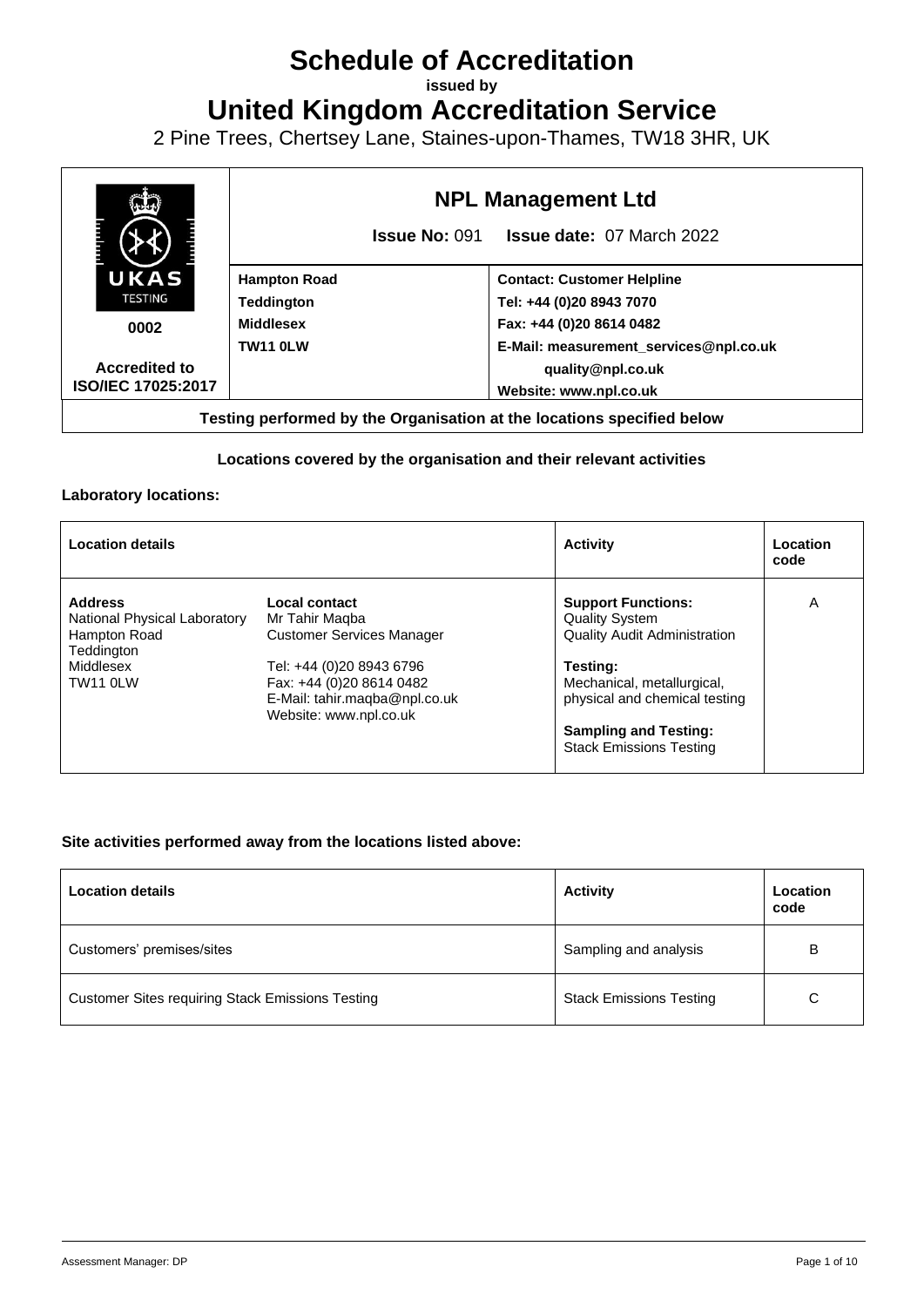|                                                           | <b>Schedule of Accreditation</b><br>issued by<br><b>United Kingdom Accreditation Service</b><br>2 Pine Trees, Chertsey Lane, Staines-upon-Thames, TW18 3HR, UK |
|-----------------------------------------------------------|----------------------------------------------------------------------------------------------------------------------------------------------------------------|
| UKAS<br><b>TESTING</b>                                    | <b>NPL Management Ltd</b>                                                                                                                                      |
| 0002<br><b>Accredited to</b><br><b>ISO/IEC 17025:2017</b> | <b>Issue No: 091 Issue date: 07 March 2022</b>                                                                                                                 |
|                                                           | Testing performed by the Organisation at the locations specified                                                                                               |

| Materials/Products tested                                                                                       | Type of test/Properties<br>measured/Range of<br>measurement                                                                                                                                                                                                                                                                                                                                                          | Standard specifications/<br>Equipment/Techniques used                                                                                                                                                                                                                                                                                                         | Location<br>Code |
|-----------------------------------------------------------------------------------------------------------------|----------------------------------------------------------------------------------------------------------------------------------------------------------------------------------------------------------------------------------------------------------------------------------------------------------------------------------------------------------------------------------------------------------------------|---------------------------------------------------------------------------------------------------------------------------------------------------------------------------------------------------------------------------------------------------------------------------------------------------------------------------------------------------------------|------------------|
| <b>ENGINEERING</b><br><b>COMPONENTS &amp; TOOLS</b><br>Service Reference: LD10                                  | Dimensional Tests<br>Length measurement up to 550<br>x 500 x 450 mm, with following<br>best measurement capability<br>(uncertainty):<br>1.5+L/260 $\mu$ m, where L is in mm<br>0.80 µm (using substitution<br>method)<br>0.40 µm (using reversal<br>method)<br><b>Physical Tests</b>                                                                                                                                 | Documented in-house Method<br>QPLM/B/216                                                                                                                                                                                                                                                                                                                      | A                |
| <b>GAS MEASURING</b><br><b>EQUIPMENT</b>                                                                        |                                                                                                                                                                                                                                                                                                                                                                                                                      |                                                                                                                                                                                                                                                                                                                                                               |                  |
| <b>Continuous Emission</b><br>Monitoring Systems (CEMS)<br>Service Reference: QE84                              | <b>Field Tests</b><br>Lack of fit (linearity)<br>Response time<br>Maintenance interval<br>Long term stability<br>(Zero shift and span change)<br>Reproducibility<br>Availability<br>Contamination check of in-situ<br>Systems<br>Calibration function tests<br>Tests for gaseous monitoring<br>CEMS for CO, CO <sub>2</sub> , SO <sub>2</sub> , O <sub>2</sub> ,<br>$H2O$ , N <sub>2</sub> O, NO and NO <sub>2</sub> | <b>Environment Agency (MCERTS)</b><br>Performance standards and test<br>procedures for continuous<br>emission monitoring systems.<br>For gaseous, particulate and flow-<br>rate monitoring systems.<br>EN 15267-3:2007<br>Documented in-house methods<br>QPAS/B/538, QPAS/B/542 and<br>QPAS/B/555 incorporating the<br>requirements of the above<br>documents | $\mathsf{C}$     |
| <b>Stack Emissions -</b><br><b>Continuous Emissions</b><br>Monitoring Systems (CEMS)<br>Service Reference: QE84 | QAL 2, and the Annual<br>Surveillance Test (AST) for<br><b>CEMS</b>                                                                                                                                                                                                                                                                                                                                                  | Documented in house method<br>QPAS/B/542 to meet the<br>requirements of<br>BS EN 14181:2014,<br>Environment Agency MID 14181<br>(TGN M20 Annex A) and other<br>requirements of the Environment<br>Agency (MCERTS) Performance<br>Standard and<br>BS EN 15259:2007                                                                                             | A, C             |

# DETAIL OF ACCREDITATION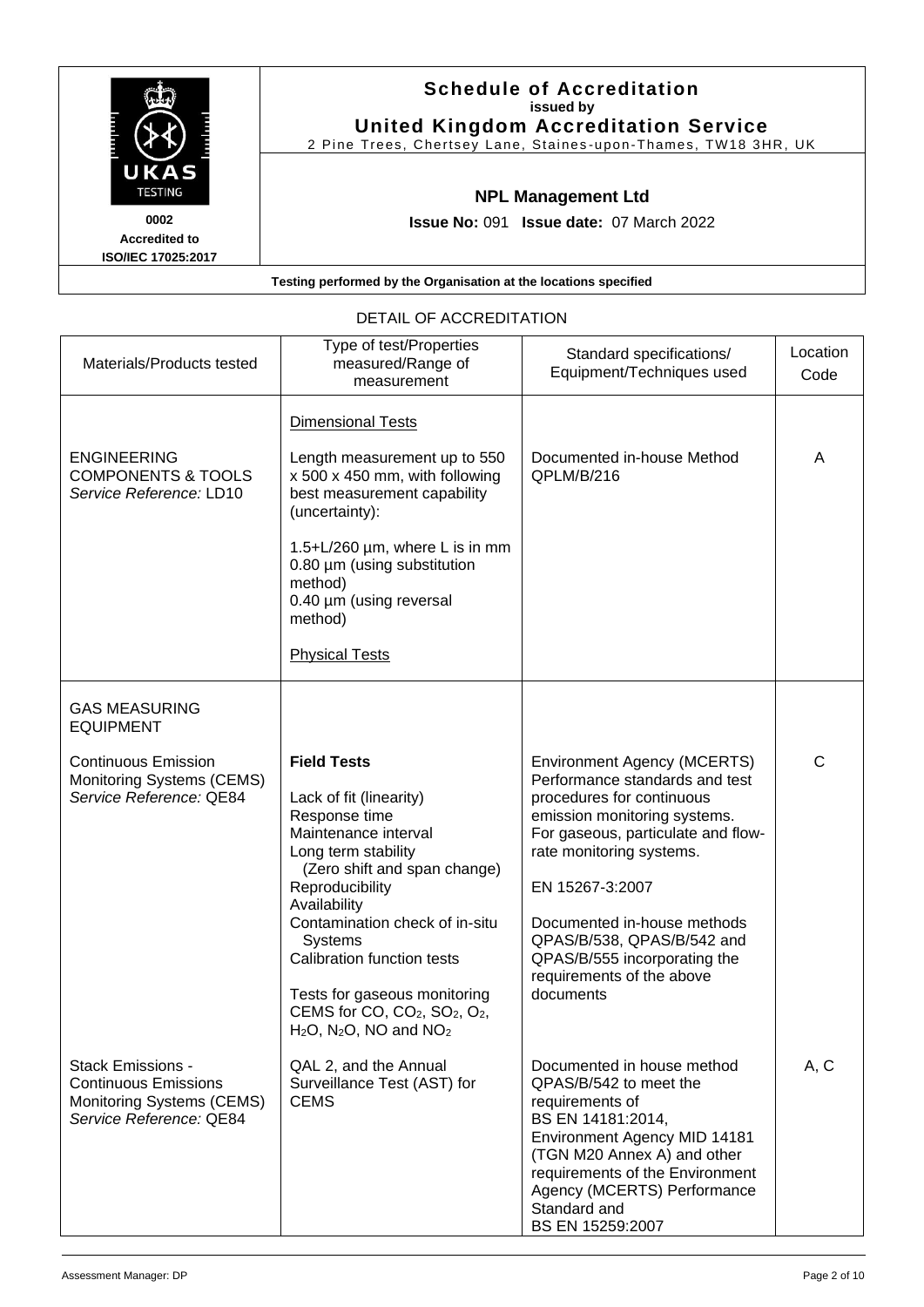|                                                                                                                                                                    |                                                             | <b>Schedule of Accreditation</b><br>issued by<br><b>United Kingdom Accreditation Service</b><br>2 Pine Trees, Chertsey Lane, Staines-upon-Thames, TW18 3HR, UK |                  |
|--------------------------------------------------------------------------------------------------------------------------------------------------------------------|-------------------------------------------------------------|----------------------------------------------------------------------------------------------------------------------------------------------------------------|------------------|
| UKAS<br><b>TESTING</b><br><b>NPL Management Ltd</b><br>0002<br><b>Issue No: 091 Issue date: 07 March 2022</b><br><b>Accredited to</b><br><b>ISO/IEC 17025:2017</b> |                                                             |                                                                                                                                                                |                  |
| Testing performed by the Organisation at the locations specified                                                                                                   |                                                             |                                                                                                                                                                |                  |
| Materials/Products tested                                                                                                                                          | Type of test/Properties<br>measured/Range of<br>mageuramant | Standard specifications/<br>Equipment/Techniques used                                                                                                          | Location<br>Code |

| Materials/Products tested                                                                   | measured/Range or<br>measurement                                                                                                                                                                            | Equipment/Techniques used                                                                                                                  | Code |
|---------------------------------------------------------------------------------------------|-------------------------------------------------------------------------------------------------------------------------------------------------------------------------------------------------------------|--------------------------------------------------------------------------------------------------------------------------------------------|------|
| <b>WORKPLACE AND</b><br>AMBIENT ATMOSPHERIC<br>POLUTANTS, AND OTHER<br><b>GAS SAMPLES</b>   | <b>Chemical Tests</b>                                                                                                                                                                                       |                                                                                                                                            |      |
| Volatile organic Compounds<br>in air using Sorbent tubes<br>Service Reference: QE83         | Volatile Compounds:<br>iso-butane,<br>n-butane,<br>1,3 butadiene,<br>iso-pentane,<br>n-pentane,<br>n-hexane,<br>benzene,<br>toluene,<br>m/p-xylene,<br>ethylbenzene,<br>o-xylene.<br><b>Onsite Sampling</b> | Documented in house method<br>QPAS/B/566 using sorbent tubes<br>followed by thermal desorption<br>and GCMS<br>Based on BS-EN ISO 16017-1&2 | A    |
| On site Sampling of Pumped<br>and diffusive sorbent tubes<br>Service Reference: QE83        | Nitrogen dioxide<br>Nitrogen monoxide<br>Sulphur dioxide<br>Volatile organic compounds<br><b>Chemical Tests</b>                                                                                             | Documented in-house methods<br>QPAS/B/566                                                                                                  | B    |
| Glass adsorption tubes<br>containing gold-coated silica<br>Service Reference: QE85-<br>8020 | <b>Total mercury</b>                                                                                                                                                                                        | Thermal desorption-atomic<br>fluorescence spectroscopy.<br>Documented in-house method<br>QPAS/B/544 in accordance with<br>BS EN 15852:2010 | A    |
| Weight of suspended<br>particulate matter<br>Service Reference: QE85-<br>8050               | 25 ug to 7 mg<br>equivalent to 1 $\mu$ g/m <sup>3</sup> for a<br>1 m <sup>3</sup> /hour sampler to 120 $\mu$ g/m <sup>3</sup><br>for a 2.3 m <sup>3</sup> /hour sampler                                     | Documented in-house method<br>QPAS/B/564 based on BS EN<br>12341:2014                                                                      | A    |
|                                                                                             |                                                                                                                                                                                                             |                                                                                                                                            |      |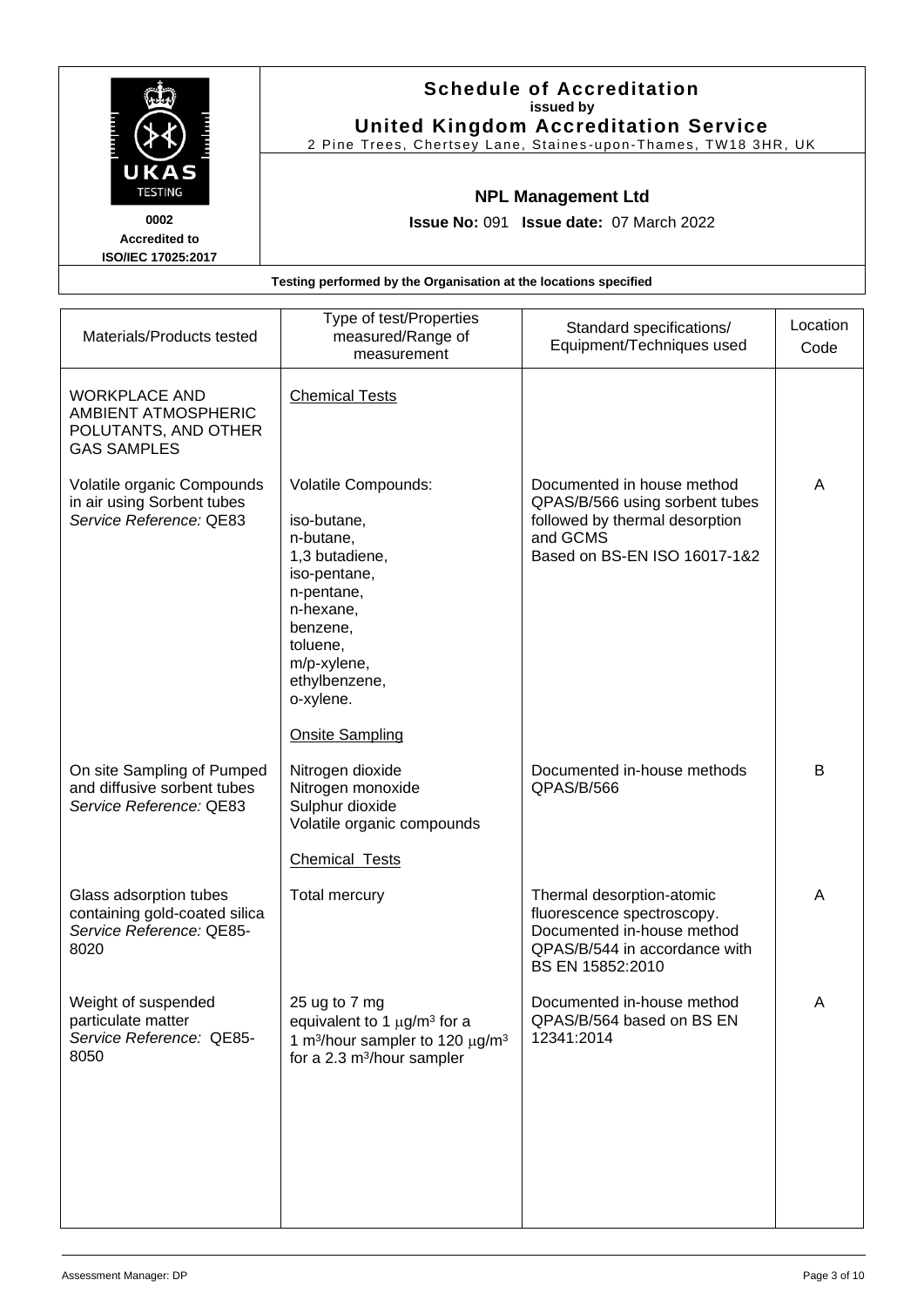| UKAS<br><b>TESTING</b>                                                                      | <b>Schedule of Accreditation</b><br>issued by<br><b>United Kingdom Accreditation Service</b><br>2 Pine Trees, Chertsey Lane, Staines-upon-Thames, TW18 3HR, UK<br><b>NPL Management Ltd</b> |                                                |          |
|---------------------------------------------------------------------------------------------|---------------------------------------------------------------------------------------------------------------------------------------------------------------------------------------------|------------------------------------------------|----------|
| 0002<br><b>Accredited to</b>                                                                |                                                                                                                                                                                             | <b>Issue No: 091 Issue date: 07 March 2022</b> |          |
| <b>ISO/IEC 17025:2017</b>                                                                   |                                                                                                                                                                                             |                                                |          |
|                                                                                             | Testing performed by the Organisation at the locations specified                                                                                                                            |                                                |          |
|                                                                                             | Type of test/Properties                                                                                                                                                                     |                                                |          |
| Materials/Products tested                                                                   | measured/Range of                                                                                                                                                                           | Standard specifications/                       | Location |
|                                                                                             | measurement                                                                                                                                                                                 | Equipment/Techniques used                      | Code     |
| <b>WORKPLACE AND</b><br>AMBIENT ATMOSPHERIC<br>POLUTANTS, AND OTHER<br>GAS SAMPLES (cont'd) | Chemical Tests (cont'd)                                                                                                                                                                     |                                                |          |

| AMBIENT ATMOSPHERIC<br>POLUTANTS, AND OTHER<br>GAS SAMPLES (cont'd)                                          |                                                                                                                                                             |                                                                                                                                                                                                                                                       |   |
|--------------------------------------------------------------------------------------------------------------|-------------------------------------------------------------------------------------------------------------------------------------------------------------|-------------------------------------------------------------------------------------------------------------------------------------------------------------------------------------------------------------------------------------------------------|---|
| Cellulose filters<br>Acid digests (nitric acid and<br>hydrogen peroxide)<br>Service Reference: QE17-<br>8010 | Arsenic<br>Cadmium<br>Chromium<br>Cobalt<br>Copper<br>Iron<br>Lead<br>Manganese<br><b>Nickel</b><br>Selenium<br>Vanadium<br>Zinc                            | Microwave digestion (for cellulose<br>filters) and inductively coupled<br>plasma - mass spectrometry<br>$(ICP-MS)$<br>Documented in-house method<br>QPAS/B/533 in conformance with<br>EN 14902:2004                                                   | A |
| Particulate matter on filters<br>or in aqueous solution<br>Service Reference: QE17-<br>8030                  | Fluoride<br>Chloride<br><b>Nitrate</b><br>Sulphate                                                                                                          | Documented in-house method<br>QPAS_B_552 using ion<br>chromatography                                                                                                                                                                                  | A |
| <b>Quartz filters</b><br>Air particulate samples<br>Service Reference: QE15-<br>OC/EC                        | Total carbon (elemental carbon<br>plus organic carbon)<br>Total carbon up to 100 $\mu$ g/cm <sup>3</sup>                                                    | Thermal-optical method -<br>volatilisation and oxidation of<br>carbon-containing PM<br>components, quantification of the<br>carbonaceous gases released<br>Documented in-house method<br>QPAS/B/561, based on<br>CEN/TR 16243 and BS EN<br>16909:2017 | A |
| Impurities in hydrogen gas<br>samples<br>Service Reference QE13                                              | Amount fraction of:<br>Water<br>Total hydrocarbons<br>Oxygen<br>Helium<br>Nitrogen<br>Argon<br>Carbon dioxide<br>Carbon monoxide<br>Total sulphur compounds | Documented in-house methods<br>QPDQM/B/500 and DN34                                                                                                                                                                                                   | Α |
|                                                                                                              |                                                                                                                                                             |                                                                                                                                                                                                                                                       |   |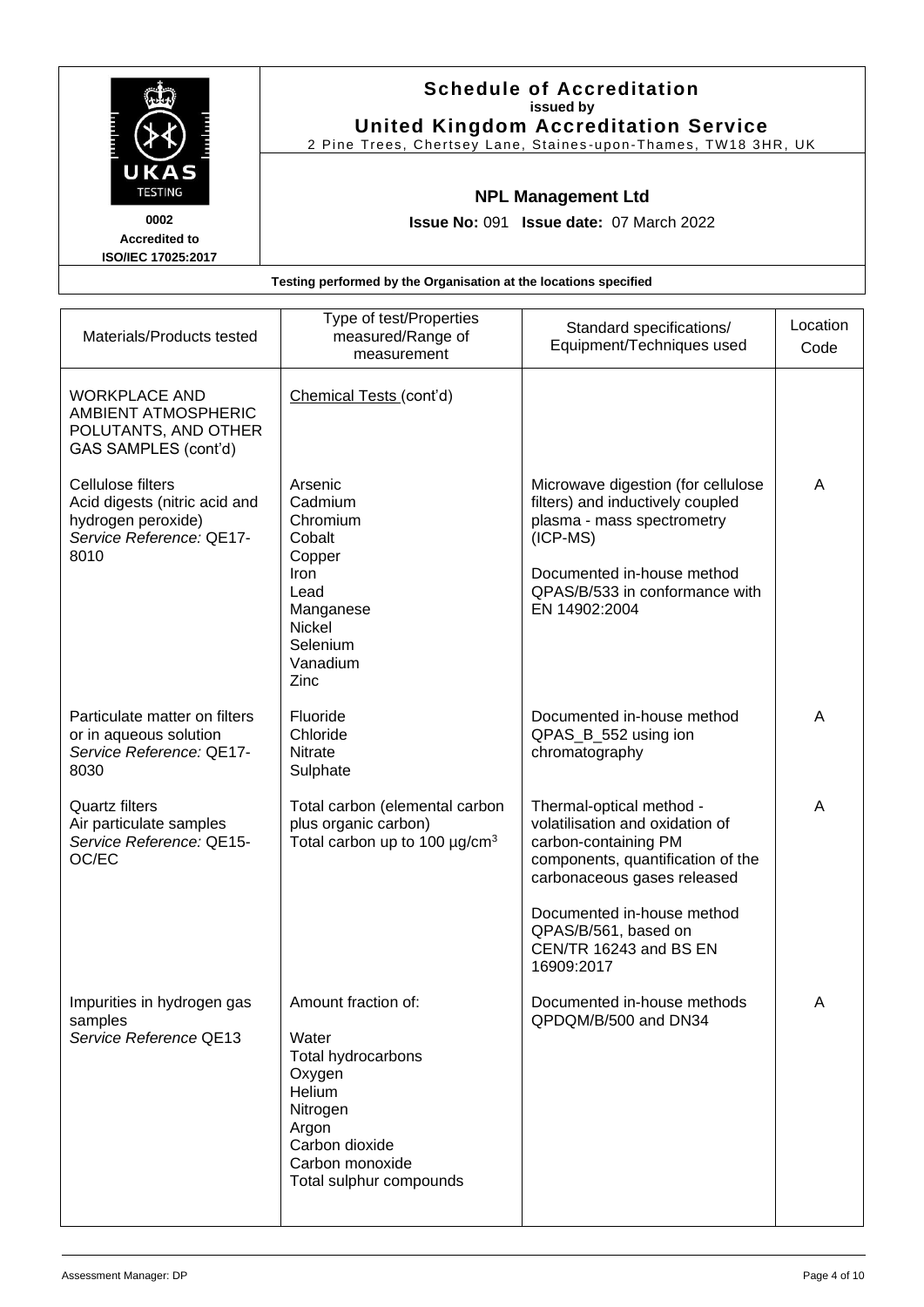|                                                                  | <b>Schedule of Accreditation</b><br>issued by<br><b>United Kingdom Accreditation Service</b><br>2 Pine Trees, Chertsey Lane, Staines-upon-Thames, TW18 3HR, UK |                                                                             |          |  |
|------------------------------------------------------------------|----------------------------------------------------------------------------------------------------------------------------------------------------------------|-----------------------------------------------------------------------------|----------|--|
| UKAS<br><b>TESTING</b><br>0002                                   |                                                                                                                                                                | <b>NPL Management Ltd</b><br><b>Issue No: 091 Issue date: 07 March 2022</b> |          |  |
| <b>Accredited to</b><br>ISO/IEC 17025:2017                       |                                                                                                                                                                |                                                                             |          |  |
| Testing performed by the Organisation at the locations specified |                                                                                                                                                                |                                                                             |          |  |
|                                                                  |                                                                                                                                                                |                                                                             |          |  |
| Materials/Products tested                                        | Type of test/Properties<br>measured/Range of                                                                                                                   | Standard specifications/                                                    | Location |  |

| Materials/Products tested                                                              | measured/Range of<br>measurement                                                                | Standard specifications/<br>Equipment/Techniques used                                                                                                                                                                                                                                                                              | Location<br>Code |
|----------------------------------------------------------------------------------------|-------------------------------------------------------------------------------------------------|------------------------------------------------------------------------------------------------------------------------------------------------------------------------------------------------------------------------------------------------------------------------------------------------------------------------------------|------------------|
| <b>ATMOSPHERIC</b><br>POLLUTANTS AND<br><b>EFFLUENTS - STACK GAS</b><br><b>SAMPLES</b> | <b>Physical Tests</b>                                                                           | National, European, International<br>and Environment Agency<br>specified standards including<br>MIDs and Documented In-House<br>work instructions to meet the<br>requirements of the Environment<br>Agency (MCERTS) Performance<br>Standard for laboratories carrying<br>out testing of samples from stack<br>emissions monitoring |                  |
| <b>Filter Papers and Rinse</b><br>Solutions<br>Service Reference: QE84                 | Weighing of Particulate Matter                                                                  | BS EN 13284-1:2017<br>(QPAS/B/538)                                                                                                                                                                                                                                                                                                 | A                |
|                                                                                        | Weighing of Particulate Matter<br><10 micron (PM10 and PM2.5)<br><b>Chemical Testing</b>        | BS EN ISO 23210:2009<br>(QPAS/B/563)                                                                                                                                                                                                                                                                                               |                  |
| <b>Impinger Solutions</b><br>(water)<br>Service Reference: QE17-<br>8030               | Chloride as Hydrogen Chloride                                                                   | BS EN 1911-3:2010<br>Documented in-house method<br>QPAS_B_552 using ion<br>Chromatography.                                                                                                                                                                                                                                         | A                |
| <b>Impinger Solutions</b><br>(hydrogen peroxide)<br>Service Reference: QE17-<br>8030   | Sulphate as Sulphur Dioxide                                                                     | BS EN 14791:2017<br>Documented in-house method<br>QPAS_B_552 using ion<br>Chromatography.                                                                                                                                                                                                                                          | A                |
| <b>Impinger Solutions</b><br>(sodium hydroxide)<br>Service Reference: QE17-<br>8030    | Fluoride as Hydrogen fluoride                                                                   | BS ISO 15713:2006<br>Documented in-house method<br>QPAS_B_552 using ion<br>Chromatography.                                                                                                                                                                                                                                         | A                |
| <b>Testing of Stack Emissions</b><br>to Atmosphere<br>Service Reference: QE84          | <b>Sampling with subsequent</b><br>analysis by an ISO/IEC 17025<br><b>Accredited Laboratory</b> | National, International and other<br>recognised standards using<br>documented in-house methods to<br>meet the requirements of<br>BS EN 15259:2007                                                                                                                                                                                  |                  |
|                                                                                        | Ammonia                                                                                         | US EPA Method 26<br>(QPAS/B/540)                                                                                                                                                                                                                                                                                                   | C                |
|                                                                                        | <b>Total Particulate Matter</b><br>(20 mg/m3 to 1000 mg/m3)                                     | BS ISO 9096:2017<br>(QPAS/B/536)                                                                                                                                                                                                                                                                                                   | $\mathsf{C}$     |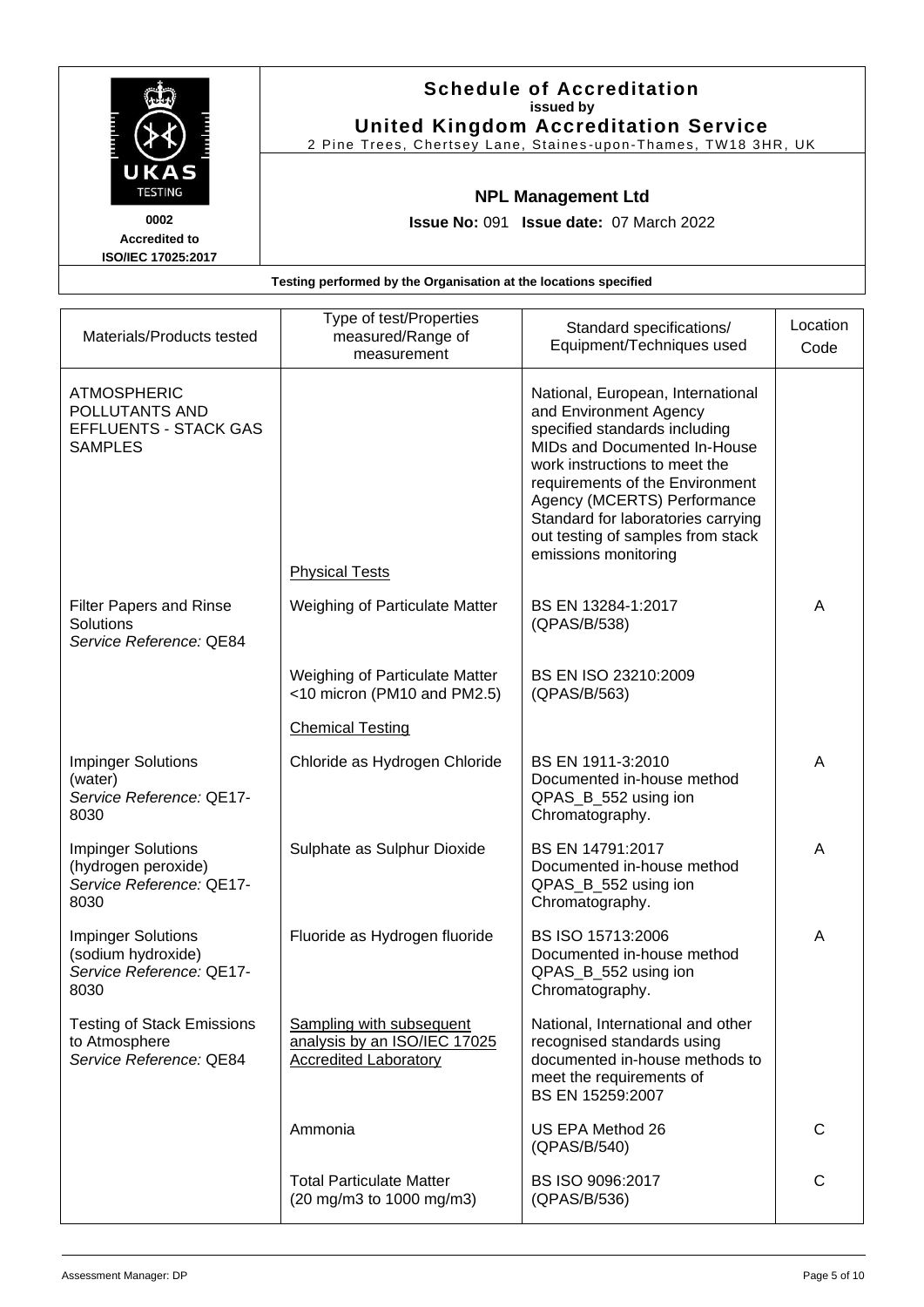|                                                           | <b>Schedule of Accreditation</b><br>issued by<br><b>United Kingdom Accreditation Service</b><br>2 Pine Trees, Chertsey Lane, Staines-upon-Thames, TW18 3HR, UK |
|-----------------------------------------------------------|----------------------------------------------------------------------------------------------------------------------------------------------------------------|
| UKAS<br><b>TESTING</b>                                    | <b>NPL Management Ltd</b>                                                                                                                                      |
| 0002<br><b>Accredited to</b><br><b>ISO/IEC 17025:2017</b> | <b>Issue No: 091 Issue date: 07 March 2022</b>                                                                                                                 |
|                                                           | Testing performed by the Organisation at the locations specified                                                                                               |

| Materials/Products tested                                                                 | Type of test/Properties<br>measured/Range of<br>measurement                                     | Standard specifications/<br>Equipment/Techniques used                                                                                                                                                                                                     | Location<br>Code |
|-------------------------------------------------------------------------------------------|-------------------------------------------------------------------------------------------------|-----------------------------------------------------------------------------------------------------------------------------------------------------------------------------------------------------------------------------------------------------------|------------------|
| <b>Testing of Stack Emissions</b><br>to Atmosphere<br>Service Reference: QE84<br>(cont'd) | <b>Sampling with subsequent</b><br>analysis by an ISO/IEC 17025<br><b>Accredited Laboratory</b> | National, European, International<br>and Environment Agency<br>specified standards including<br>MIDs and documented in-house<br>methods to meet the<br>requirements of the Environment<br>Agency (MCERTS) Performance<br>Standard and<br>BS EN 15259:2007 |                  |
|                                                                                           | <b>Total Particulate Matter</b>                                                                 | BS EN 13284-1:2017<br>(QPAS/B/538)                                                                                                                                                                                                                        | $\mathsf{C}$     |
|                                                                                           | <b>Particulate Matter</b><br><10 micron (PM10 and PM2.5)                                        | BS EN ISO 23210:2009<br>(QPAS/B/563)                                                                                                                                                                                                                      |                  |
|                                                                                           | Hydrogen chloride                                                                               | BS EN 1911:2010<br>(QPAS/B/540)                                                                                                                                                                                                                           | $\mathsf C$      |
|                                                                                           | Hydrogen fluoride                                                                               | PD CEN/TS 17340:2020<br>(QPAS/B/540)                                                                                                                                                                                                                      | $\mathsf C$      |
|                                                                                           | Sulphur dioxide                                                                                 | BS EN 14791:2017<br>(QPAS/B/540)                                                                                                                                                                                                                          | $\mathsf{C}$     |
|                                                                                           | Ammonia                                                                                         | BS EN ISO 21877:2019<br>(QPAS/B/540)                                                                                                                                                                                                                      | $\mathsf{C}$     |
|                                                                                           | <b>Metals</b>                                                                                   | BS EN 14385:2004<br>(QPAS/B/537)                                                                                                                                                                                                                          | $\mathsf{C}$     |
|                                                                                           | Mercury                                                                                         | BS EN 13211:2001<br>(QPAS/B/537)                                                                                                                                                                                                                          | $\mathsf C$      |
|                                                                                           | Dioxins and Furans                                                                              | BS EN 1948-1:2006<br>(QPAS/B/539)                                                                                                                                                                                                                         | C                |
|                                                                                           | Dioxin-like Polychlorinated<br><b>Biphenyls (PCBs)</b>                                          | BS EN 1948-4 2010<br>(QPAS/B/539)                                                                                                                                                                                                                         | $\mathsf C$      |
|                                                                                           | Polycyclic Aromatic<br>Hydrocarbons (PAHs)                                                      | BS ISO 11338-1:2003<br>(QPAS/B/539)                                                                                                                                                                                                                       | $\mathsf{C}$     |
|                                                                                           |                                                                                                 |                                                                                                                                                                                                                                                           |                  |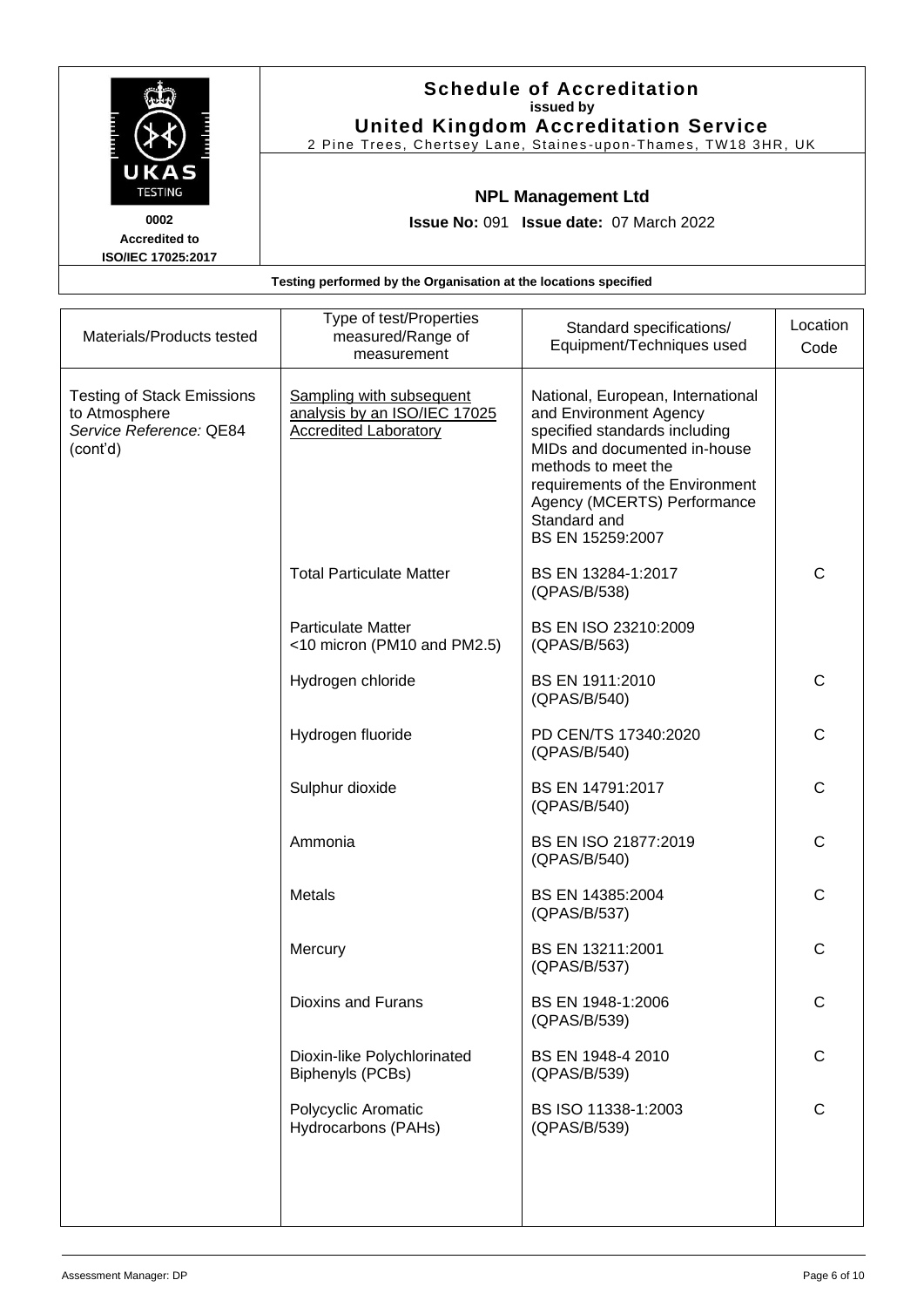|                                                        |                                                                             | <b>Schedule of Accreditation</b><br>issued by<br><b>United Kingdom Accreditation Service</b><br>2 Pine Trees, Chertsey Lane, Staines-upon-Thames, TW18 3HR, UK |         |
|--------------------------------------------------------|-----------------------------------------------------------------------------|----------------------------------------------------------------------------------------------------------------------------------------------------------------|---------|
| UKAS<br><b>TESTING</b><br>0002<br><b>Accredited to</b> | <b>NPL Management Ltd</b><br><b>Issue No: 091 Issue date: 07 March 2022</b> |                                                                                                                                                                |         |
| <b>ISO/IEC 17025:2017</b>                              | Testing performed by the Organisation at the locations specified            |                                                                                                                                                                |         |
|                                                        | Type of test/Properties                                                     | Standard engoificationel                                                                                                                                       | ocation |

| <b>Testing of Stack Emissions</b><br>to Atmosphere<br>Service Reference: QE84                                                                                                         | <b>Sampling with subsequent</b><br>analysis by an ISO/IEC 17025<br>Accredited Laboratory (cont'd)                                                                                                                                          | National, European, International<br>and Environment Agency                                                                                                                                                                 |              |
|---------------------------------------------------------------------------------------------------------------------------------------------------------------------------------------|--------------------------------------------------------------------------------------------------------------------------------------------------------------------------------------------------------------------------------------------|-----------------------------------------------------------------------------------------------------------------------------------------------------------------------------------------------------------------------------|--------------|
| (cont'd)                                                                                                                                                                              |                                                                                                                                                                                                                                            | specified standards including<br>MIDs and documented in-house<br>methods to meet the<br>requirements of the Environment<br>Agency (MCERTS) Performance<br>Standard and<br>BS EN 15259:2007                                  |              |
|                                                                                                                                                                                       | Speciated VOCs:<br>Mercaptans<br>Amines and Amides<br>Phenols<br>Cresols<br>Carboxylic Acids<br>Aldehydes<br>(Direct sampling of dry stacks<br>and dynamic dilution sampling<br>of hot wet stacks)<br><b>Sampling and On-Site Analysis</b> | Extractive sampling onto carbon<br>or other sorbent tubes for<br>analysis by solvent desorption or<br>thermal desorption.<br>PD CEN/TS 13649:2014<br>(QPAS/B/556)                                                           | $\mathsf C$  |
|                                                                                                                                                                                       | Water vapour<br>(gravimetric analysis)                                                                                                                                                                                                     | BS EN 14790:2017<br>(QPAS/B/536)                                                                                                                                                                                            | $\mathsf{C}$ |
|                                                                                                                                                                                       | <b>Sampling and On-Line Analysis</b><br>Pressure, Temperature and<br>Velocity (point velocity method)<br>for:<br><b>Periodic Compliance Monitoring</b>                                                                                     | BS EN ISO 16911-1:2013 & EA<br>MID 16911-1<br>(Procedure QPAS/B/567) - using<br>differential pressure device (pitot<br>tube) method<br>Procedure to meet requirements<br>of PD CEN TR 17078:2017<br>Measurement Objective 1 | $\mathsf C$  |
|                                                                                                                                                                                       | Carbon dioxide*                                                                                                                                                                                                                            | PD CEN/TS 17405:2020<br>(QPAS/B/538 - NDIR analyser)                                                                                                                                                                        | $\mathsf{C}$ |
|                                                                                                                                                                                       | Carbon monoxide*                                                                                                                                                                                                                           | BS EN 15058:2017<br>(QPAS/B/538 - NDIR analyser)                                                                                                                                                                            | C            |
| * The scale range of the analyser used for this test must be that detailed on its current MCERTS certificate or a<br>range validated by the organisation to meet MCERTS requirements. |                                                                                                                                                                                                                                            |                                                                                                                                                                                                                             |              |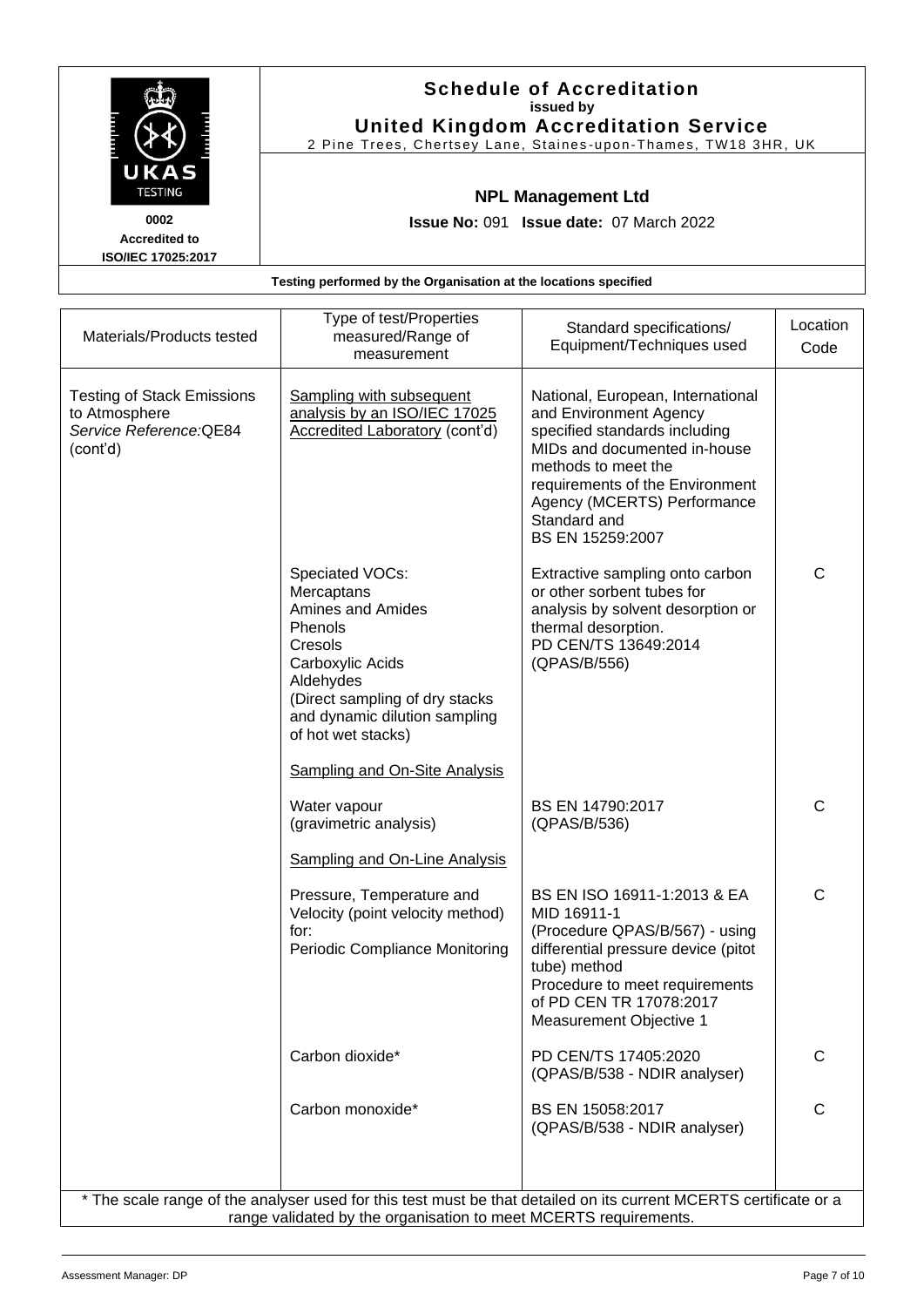|                                                           | <b>Schedule of Accreditation</b><br>issued by<br><b>United Kingdom Accreditation Service</b><br>2 Pine Trees, Chertsey Lane, Staines-upon-Thames, TW18 3HR, UK |
|-----------------------------------------------------------|----------------------------------------------------------------------------------------------------------------------------------------------------------------|
| UKAS<br><b>TESTING</b>                                    | <b>NPL Management Ltd</b>                                                                                                                                      |
| 0002<br><b>Accredited to</b><br><b>ISO/IEC 17025:2017</b> | <b>Issue No: 091 Issue date: 07 March 2022</b>                                                                                                                 |
|                                                           | Testing performed by the Organisation at the locations specified                                                                                               |

| Materials/Products tested                                                                 | Type of test/Properties<br>measured/Range of<br>measurement                                                                                                                                                                       | Standard specifications/<br>Equipment/Techniques used                                                                                                                                                                                                               | Location<br>Code |  |
|-------------------------------------------------------------------------------------------|-----------------------------------------------------------------------------------------------------------------------------------------------------------------------------------------------------------------------------------|---------------------------------------------------------------------------------------------------------------------------------------------------------------------------------------------------------------------------------------------------------------------|------------------|--|
| <b>Testing of Stack Emissions</b><br>to Atmosphere<br>Service Reference: QE84<br>(cont'd) | <b>Sampling and On-Line Analysis</b><br>(cont'd)                                                                                                                                                                                  | National, European, International<br>and Environment Agency<br>specified standards including<br>MIDs and documented in-house<br>work instructions to meet the<br>requirements of the Environment<br>Agency (MCERTS) Performance<br>Standard and<br>BS EN 15259:2007 |                  |  |
|                                                                                           | Oxides of nitrogen*                                                                                                                                                                                                               | BS EN 14792:2017<br>(QPAS/B/538 -<br>Chemiluminescence analyser)                                                                                                                                                                                                    | C                |  |
|                                                                                           | Sulphur dioxide*                                                                                                                                                                                                                  | PD CEN/TS 17021:2017<br>(QPAS/B/539 - NDIR analyser)                                                                                                                                                                                                                | $\mathsf{C}$     |  |
|                                                                                           | Nitrous oxide (N <sub>2</sub> O)*                                                                                                                                                                                                 | BS EN ISO 21258:2010<br>(QPAS/B/564 - NDIR analyser)                                                                                                                                                                                                                | $\mathsf{C}$     |  |
|                                                                                           | Oxygen*                                                                                                                                                                                                                           | BS EN 14789:2017<br>(QPAS/B/538 - Validated<br>paramagnetic analyser)<br>(QPAS/B/538 - Validated<br>zirconium cell analyser)<br>(QPAS/B/538 - Validated<br>electrochemical cell analyser)                                                                           | C                |  |
|                                                                                           | Total Gaseous Organic Carbon*<br>(TOC / VOC)<br>(0 to 1000 mg/m <sup>3</sup> )                                                                                                                                                    | BS EN 12619:2013<br>(QPAS/B/538 - FID analyser)                                                                                                                                                                                                                     | C                |  |
|                                                                                           | <b>Sampling and On-Line Analysis</b><br>Sampling and on-line analysis<br>of gas phase chemicals from<br>stacks, ducts and flues,<br>including:<br>sulphur dioxide*<br>hydrogen chloride*<br>water vapour*<br>ammonia*<br>methane* | PD CEN/TS 17337:2019:<br>(QPAS/B/541 - Validated FTIR<br>analyser)<br>Measuring stack gas emissions<br>using FTIR Instruments and<br>traceable reference standards.                                                                                                 | A, C             |  |
|                                                                                           | * The scale range of the analyser used for this test must be that detailed on its current MCERTS certificate or a<br>range validated by the organisation to meet MCERTS requirements.                                             |                                                                                                                                                                                                                                                                     |                  |  |
|                                                                                           |                                                                                                                                                                                                                                   |                                                                                                                                                                                                                                                                     |                  |  |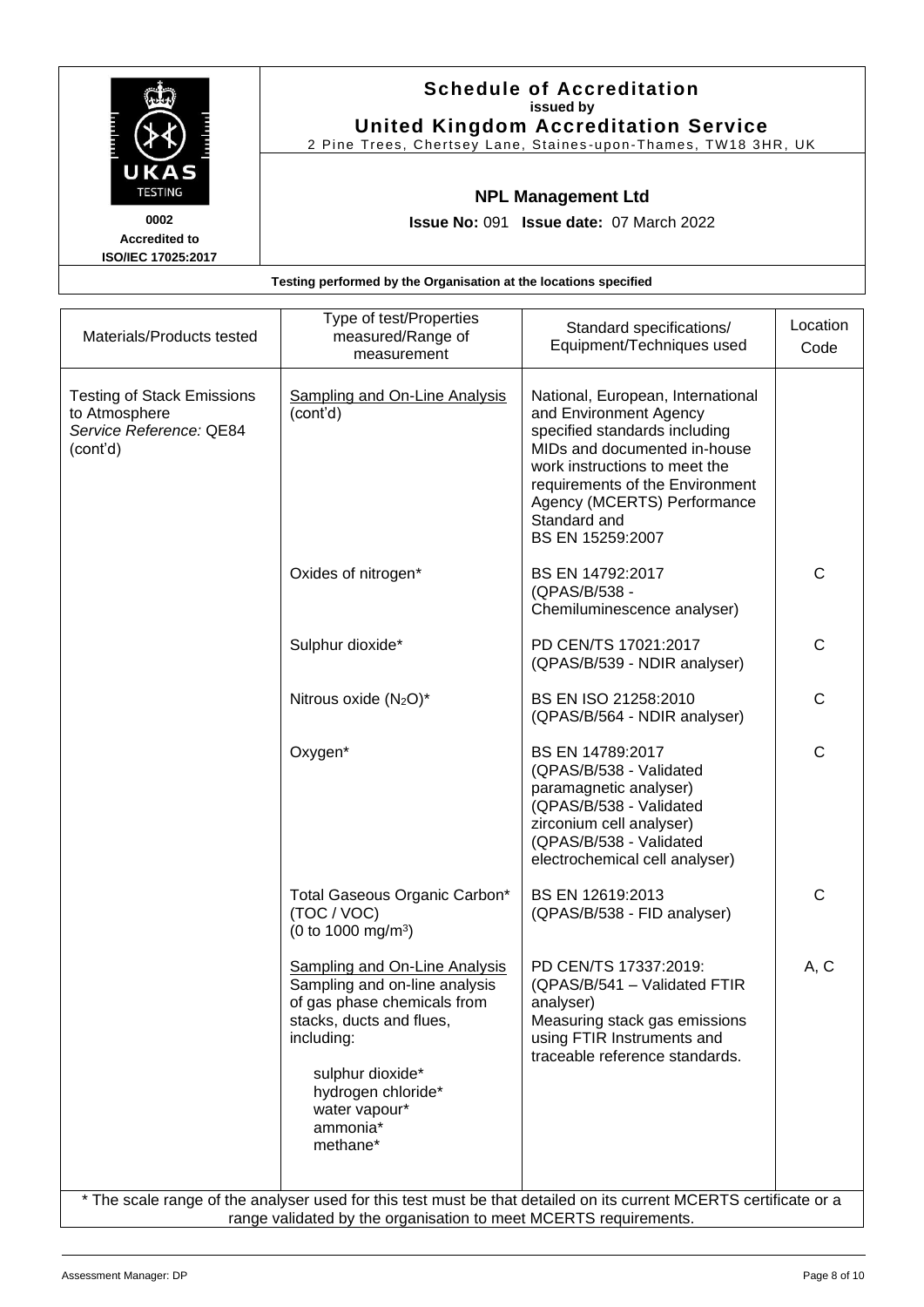|                                                                                                                                       | <b>Schedule of Accreditation</b><br>issued by<br><b>United Kingdom Accreditation Service</b><br>2 Pine Trees, Chertsey Lane, Staines-upon-Thames, TW18 3HR, UK |                          |          |
|---------------------------------------------------------------------------------------------------------------------------------------|----------------------------------------------------------------------------------------------------------------------------------------------------------------|--------------------------|----------|
| UKAS<br><b>TESTING</b><br><b>NPL Management Ltd</b><br>0002<br><b>Issue No: 091 Issue date: 07 March 2022</b><br><b>Accredited to</b> |                                                                                                                                                                |                          |          |
| <b>ISO/IEC 17025:2017</b>                                                                                                             | Testing performed by the Organisation at the locations specified                                                                                               |                          |          |
| Materiale/Draduate tootad                                                                                                             | Type of test/Properties<br>monourad/Donne of                                                                                                                   | Standard specifications/ | Location |

| Materials/Products tested                                                                 | measured/Range of<br>measurement                                                                                                                                                                                                                                                                 | Standard specifications/<br>Equipment/Techniques used                                                                                                                                                                                             | ∟υ∪αιι∪⊓<br>Code |
|-------------------------------------------------------------------------------------------|--------------------------------------------------------------------------------------------------------------------------------------------------------------------------------------------------------------------------------------------------------------------------------------------------|---------------------------------------------------------------------------------------------------------------------------------------------------------------------------------------------------------------------------------------------------|------------------|
| <b>Testing of Stack Emissions</b><br>to Atmosphere<br>Service Reference: QE84<br>(cont'd) | <b>Sampling and On-Site Analysis</b>                                                                                                                                                                                                                                                             | National, European, International<br>and Environment Agency<br>specified standards and<br>Documented In-House work<br>instructions to meet the<br>requirements of the Environment<br>Agency (MCERTS) Performance<br>Standard and BS EN 15259:2007 |                  |
|                                                                                           | Pressure, Temperature and<br>Velocity (point velocity method)<br>for:<br>Periodic Compliance<br>$\bullet$<br>Monitoring<br><b>Calibration of Continuous</b><br>$\bullet$<br><b>AMS</b><br>To meet requirements of<br>$\bullet$<br><b>Emissions Trading</b><br><b>Schemes</b>                     | BS EN ISO 16911-1:2013<br>(Procedure QPAS/B/567) - using<br>differential pressure device (pitot<br>tube) method<br>Procedure to meet requirements<br>of PD CEN TR 17078:2017<br>Measurement Objectives 1, 2 and<br>3                              | $\mathsf{C}$     |
| <b>NEUTRON DOSE</b><br><b>EQUIVALENT</b>                                                  |                                                                                                                                                                                                                                                                                                  |                                                                                                                                                                                                                                                   |                  |
| Fast neutron personal<br>dosemeter proficiency<br>testing<br>Service Reference: RN04      | Energy: broad energy range<br>from radionuclide sources<br>Dose equivalent rates:<br><sup>241</sup> Am-Be:<br>1 $\mu$ Sv h <sup>-1</sup> to 400 $\mu$ Sv h <sup>-1</sup> at 1m<br>from the source<br>$252Cf$ :<br>1.6 $\mu$ Sv h <sup>-1</sup> to 3.2Sv h <sup>-1</sup> at 1m<br>from the source | In accordance with HSE<br>Measurement Protocol for<br>Performance Testing of<br>Dosimetry Services for External,<br>Whole Body Fast Neutron<br>Radiation,<br>June 2001.                                                                           | A                |